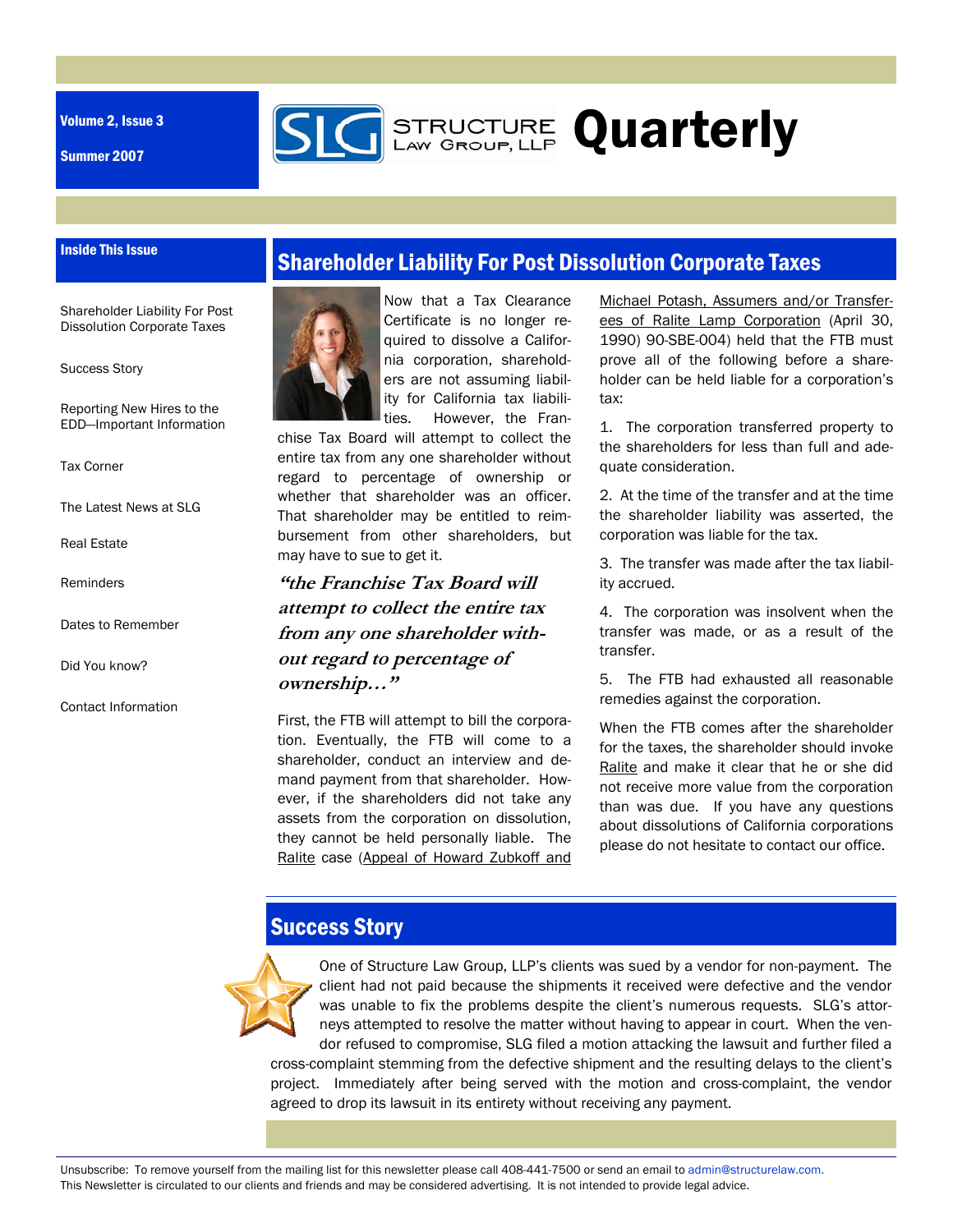### Reporting New Hires to the EDD - Important Information

California businesses must report new employees and certain independent contractors to the Employment Development Department ("EDD") by completing forms DE 34 and DE 542, respectively.

All employees who are newly hired must be reported to the EDD on the "Report of New Employees" form DE 34 within 20 days of the employee's commencement of work. This requirement applies to employees who are re-hired, or returning to work from leave of absence without pay, or termination if the former employee was removed from payroll records, or in instances where you or your company acquires an ongoing business and continues to employ any of the former owner's workers. The EDD considers such workers to be new hires. If you are unable to file a DE 34 within the 20-day period, you may file an informal report or copy of the employee's W-4 form to avoid any penalty.

Employers must also report independent contactors to the EDD by completing "Report of Independent Contractor(s)" form DE 542 within 20 days from the earliest of paying an independent contractor \$600 or more, or entering into a contract to pay an independent contactor \$600 or more in any calendar year. This requirement is an annual requirement, so even if an independent contractor is reported in 2007, the contractor must still be reported again in 2008, provided the foregoing re-



quirements are satisfied. Businesses, however, are not required to file form DE 542 for independent contractors who are corporations, partnerships, limited liability companies or limited liability partnerships. Keep in mind that filing form DE 542 is in addition to your requirement to report total annual payments to individual independent contractors to the Internal Revenue Service on Form 1099-MISC after the close of the calendar year. If you are unable to file form DE 542, an informal report may be filed to avoid any penalty.

Both forms DE 34 and DE 542 may be filed online at https://eddservices.edd.ca.gov. The information collected is used to identify unemployment claimants collecting excess unemployment benefits and by California's Department of Child Support Services and Department of Justice to locate parents for purposes of collecting child support. (Source: Spidell's California Taxletter Vol. 29, No. 1.)



#### Tax Corner

#### **Partnerships**

Appreciated Property. A new revenue ruling cautions partnerships on paying off a partner with appreciated property: In Revenue Ruling 2007-40, the IRS stated that the transfer of an asset to satisfy a payment obligation to a partner is treated as if it had been sold by the partnership. Kiplinger Tax Letter, June 15, 2007, Vol. 82, No. 12.

- Installment Sales. Installment sales of partnership interests may not defer tax. Payments for accounts receivable and inventory, including appreciated real estate held for sale, are taxed up front in the year of sale, as ordinary income. Kiplinger Tax Letter, June 15, 2007, Vol. 82, No. 12.
- Waiting For Partnership Profits. Just because the partners have to wait for their share of partnership profits tied up in an escrow, doesn't mean the IRS has to wait for its taxes. In the Burke case, the 1<sup>st</sup> Circuit

held that not having access to his profits doesn't let a partner defer tax. In that case, the partners were in a lawsuit over how the profits were paid out. One partner ignored his K-1 from the partnership and showed zero income on his tax return, prompting an IRS audit. (Kiplinger Tax Letter, May 19, 2007, Vol. 82, No. 10.)

#### • California Extends Employer Child Care Credits

California has extended the Employer Child Care Contribution Credit and the Employer Child Care Program Credit to taxable years beginning before 1/1/2012 (AB 1282, Ch. 06-712). Between the federal credit of 25% and the Cali-

fornia credit of 30%, employers can save more than 90% of the cost of providing childcare for employees. An employer will maximize the credit by providing employees with \$100 per month per child. (Source: Spidell's California Taxletter, Vol. 29, No. 1, January 1, 2007.)

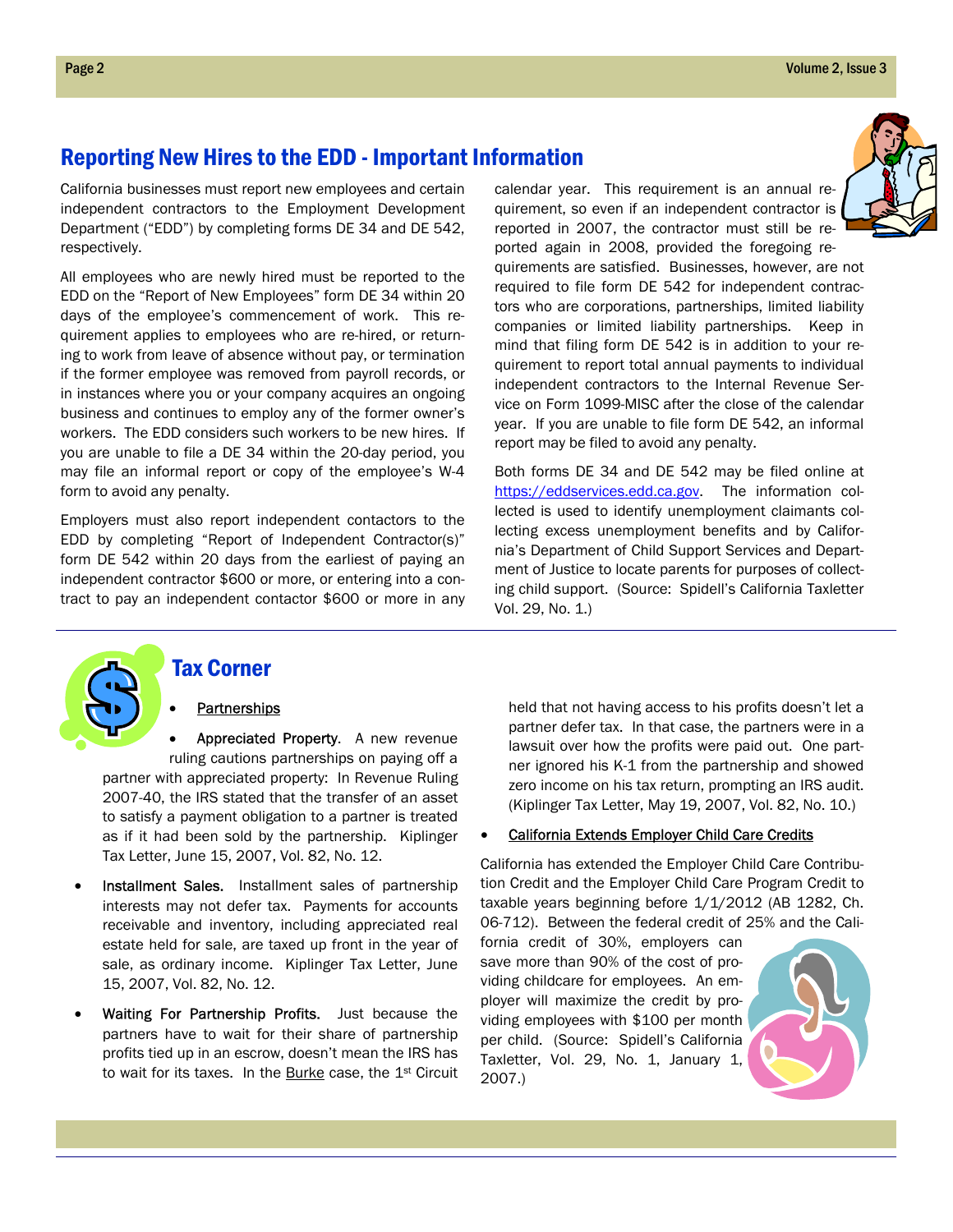



## Congratulations to Rebecca

Rebecca McCracken (formerly Rebecca Pergrim), who has been

working in our office for the past year, recently passed the California Bar Exam. Rebecca assists with both transactional and litigation matters. We are excited to have her on board now as a California attorney. Rebecca relocated to



California from New York and is already licensed to practice in New York. Congratulations Rebecca! Please note Rebecca's new email address is rcm@structurelaw.com.

# Completion of MBA

Esther Brumleve, Executive Director and Corporate Paralegal, recently completed her Masters in Business Administration. She graduated from the San Jose State University Graduate School of Business in May. She completed the program while working full time over the last 5 years. Congratulations Esther!



### Baby Boom

Structure Law Group has two new members to welcome to its family. Cathy Wong gave birth to her first son, Brandon Richard Do, on April 5, 2007. Cathy is currently out on maternity leave and will be joining us again in September. We wish her all the best and we're looking forward to having her back. Tamara Pow gave birth to her third son, Owen Thomas Pow, on May 14, 2007. As many of you know, Tamara is temporarily working reduced hours but she can be reached when needed. Congratulations to Cathy, Tamara and their families!





## Real Estate

#### 1031 Exchanges

1031 exchanges are available only for investment property. A recent Tax Court

Memo disallowed the taxpayer's attempt to defer gain on the sale of their vacation home. (Source: Moore, TC Memo. 2007-134).

#### • Home Builders Beware!

The IRS is planning to target home builders for audits. It will be looking for inappropriate deferrals of income using the completed-contract method of account. (Source: The Kiplinger Tax Letter, Vol. 82, No. 8, April 20, 2007.)

#### **Renting Real Estate To Your Corporation**

The 9th Circuit Court of Appeals recently upheld IRS rules disallowing the use of passive losses against rental income when the real estate owner also works more than 500 hours per year for the renting corporation, and more than 50% of the stock of the corporation is owned by five or less shareholders. However, there is still some tax savings available to the real estate owner — the rents are not subject to payroll taxes. (Source: The Kiplinger Tax Letter, Vol. 82, No. 7, April 5, 2007.)



### Reminders And Other Items of Note

As many of you know, on May 18th we moved to our new office. We are settling in nicely to our new

home. The new office is larger than our last and gives us the opportunity to spread out a little more, while continuing to grow the firm. Please make sure that you have updated your records with our new address.

#### 1754 Technology Drive, Suite 135, San Jose, CA 95110

All phone numbers, fax numbers and email addresses remain the same. We look forward to seeing you in our new office.